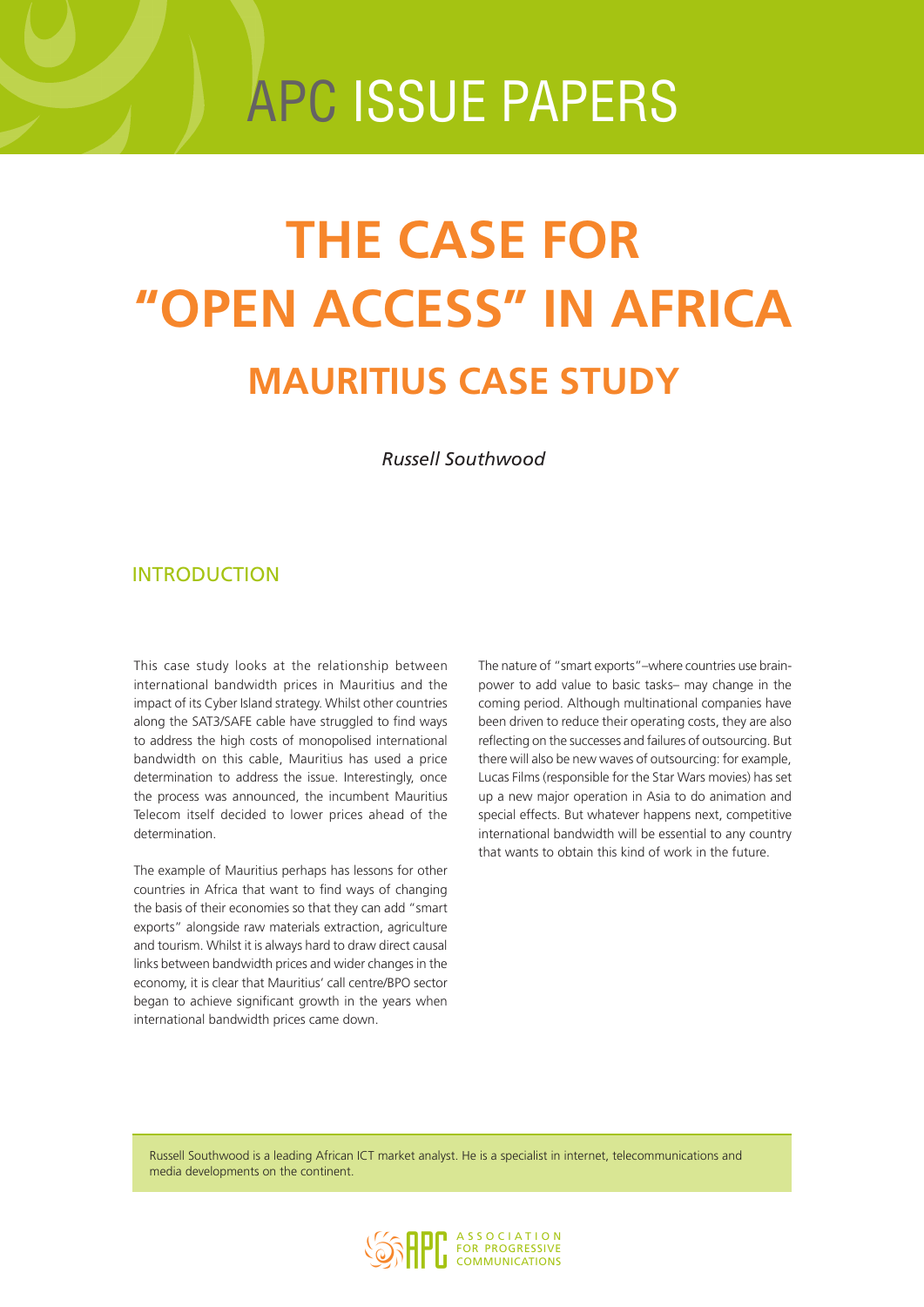#### **BACKGROUND**

The liberalisation process in Mauritius has in some ways been different from elsewhere in Africa. Mauritius Telecom's mobile subsidiary Cellplus launched in 1996 was followed by Emtel launched in 1998. Two years later in 2000 the government privatised Mauritius Telecom by selling 40% to France Telecom for USD 261 million.

Although other telco operators and ISPs have been licensed, most have remained small alongside Mauritius Telecoms' operations in these fields. However, unusually the regulator, the ICT Authority (ICTA) licensed a couple of VoIP service providers whose primary purpose was to offer cheaper international calling rates.

The telecoms sector in Mauritius currently has seven main companies: Mauritius Telecom (40% owned by France Telecom), MTML (Indian-owned Mahanagar Telephone Mauritius Ltd); Emtel (a joint venture between local owners, Currimjee Jeewanjee & Co Ltd and Millicom); NOMAD (owned by Dubai-based Galana); DCL (Data Communications Ltd), Outremar Telecom (French-owned) and Hotlink Co Ltd.

Of these, three have licences to offer mobile services (Emtel, Cellplus-recently rebranded as Orange–and MTML) and two, Mauritius Telecom and MTML, have licences for fixed services. The latter offers a fixed wireless product to customers. At the end of 2007, there were 843,791 mobile subscribers and 361,319 fixed line subscribers. Unusually Mauritius Telecom is still adding fixed line customers. Cellplus has a 60% share and Emtel a 40% share of the mobile market. MTML's share is currently negligible.

Although estimates vary, there are some 50-60,000 internet subscribers. Of these, Mauritius Telecom has 32,000 DSL subscribers and it has launched a triple play service offering television and video downloads.

Emtel introduced HSDPA<sup>1</sup> in 2007 in some areas and offers a USB modem for the service with packages costing as little as USD12 per month. These services are available in all the main locations on the island, including Cybercity. It also introduced data services in the same year through its own Wi-MAX network. Currently it runs a microwave backbone but by October 2008 will have built its own fibre backbone.

NOMAD was created after a local ISP called Network Plus was taken over by the current owners, African Digital Bridges Networks Ltd, which in turn is owned by Galana. DCL specialises in international internet telephony (with its VoIP Easicall product) and in providing services to the BPO and call centre sector. Hotlink also offers international internet telephony under the brand name of Yello International Call Carrier and has a partnership with an international wholesaler. Outremar Telecom is owned by a company of the same name in France that built its reputation on offering cheap international calls and is doing the same in Mauritius.

The combination of liberalisation and VoIP has considerably reduced international calling prices with even mobile rates falling to as little as 16 cents a minute for major destinations.

The ICT Act of 2001, it Amendment Act of 2002 and the Telecommunications Directive No 1 of 2008 are the key framework legislation instruments for the sector. The first of these acts set up the regulator ICTA. In the same period, the Mauritius Government also set up many of the enabling agencies that have played a part in the changes described below. These included the National Computer Board and the Board of Investment and other bodies covering among other things business parks (responsible for Cybercity), the Freeport and the export processing zone.

The government realised that, in a shifting global economy, the economic significance of commodity exports like sugar would diminish in value and that Mauritius would have to carve itself a new vision to be part of this changing world. It wanted to move into the "smart" exports sector where peoples' brain work adds value to basic tasks.

Mauritius remains unique in its region in having identified ICT as a fifth pillar of its economy alongside sugar, textiles, tourism and financial services. However, it not only described a compelling vision but went out and put it into practice. As demonstrated later, the need for cheaper bandwidth became an essential part of delivering this vision. Mauritius was connected to the SAFE cable in 2000 at the start of this process.

<sup>1.</sup> With speeds of up to 1.8 mbps.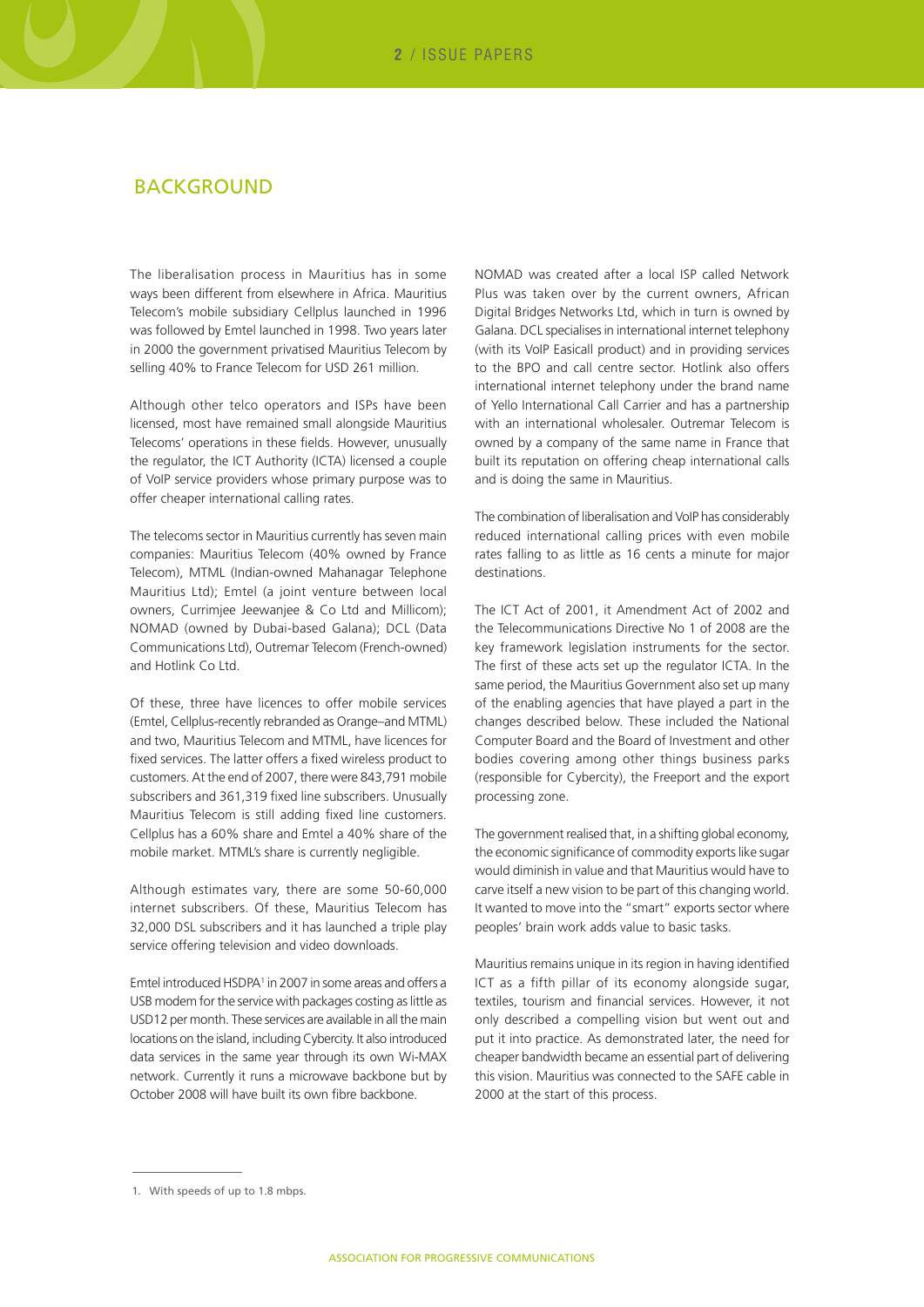The vision had various components: firstly, Mauritius wanted to attract call centres, business process outsourcing (BPO) and computer software programming; secondly, it wanted to take advantage of the bilingual capability of its citizens who speak both French and English; and thirdly, it wanted to attract computer assembly work.

Its Cybercity project was launched in Ebene, 15 kilometres south of the capital, in November 2001. The "anchor tenant" was a 12-storey double tower block to attract companies that could take advantage of a number of existing corporate incentives including low company taxes (15%), free repatriation of profits and exemption from customs duties on equipment and raw materials.

To address ICT skills shortages it allowed international professionals to come and work with a new Green Card.

Mauritius also wanted to take advantage of its geographical location between Asia and Africa and make this an advantage companies would find attractive: the new SAFE cable gave it the means of communication to make this point a practical reality.

Although there was considerable scepticism about the strategy actually delivering change and fears that the government-constructed double-tower in Ebene would become a "white elephant," the strategy has mostly been successful.

## WHY AND HOW MAURITIUS TACKLED THE ISSUE OF FIBRE PRICES

With the Mauritian Government deeply committed to the idea of developing the country as a "cyber island," it made little or no sense if the price of the international private leased circuits was too high: the price of international fibre would be a significant obstacle to the overall goal of attracting more outsourcing jobs.

In early 2006, Mauritius Telecom was charging USD 12,600 for an EI (just over 2 mbps per month): in other words, USD 6,300 per mbps per month. These high prices for international bandwidth were seen as one of the obstacles to developing the country's cyber-island strategy. As one of the major shareholders in Mauritius Telecom, the government was in a position to take action on this issue.

But within the terms of the ICT Act, the regulator ICTA was only able to initiate action on these prices if Mauritius Telecom made an application to change its prices. Within the terms of prevailing legislation representations from the private sector that prices were too high could not be used to initiate a price review.

Therefore Mauritius Telecom was asked to submit an application to change its prices as the trigger for the price review process. It proposed reducing its existing tariff by between 10 and 12%. Under section 31 of the ICT Act, the regulator then had three options:

- • It could approve the price reduction as submitted
- • It could discard the proposed reduction
- • It could amend the proposed price reduction.

It chose the third option and said it would amend the price by going through a cost determination process. This meant that ICTA asked Mauritius Telecom to submit capital investment and cost details on its involvement in the SAFE cable.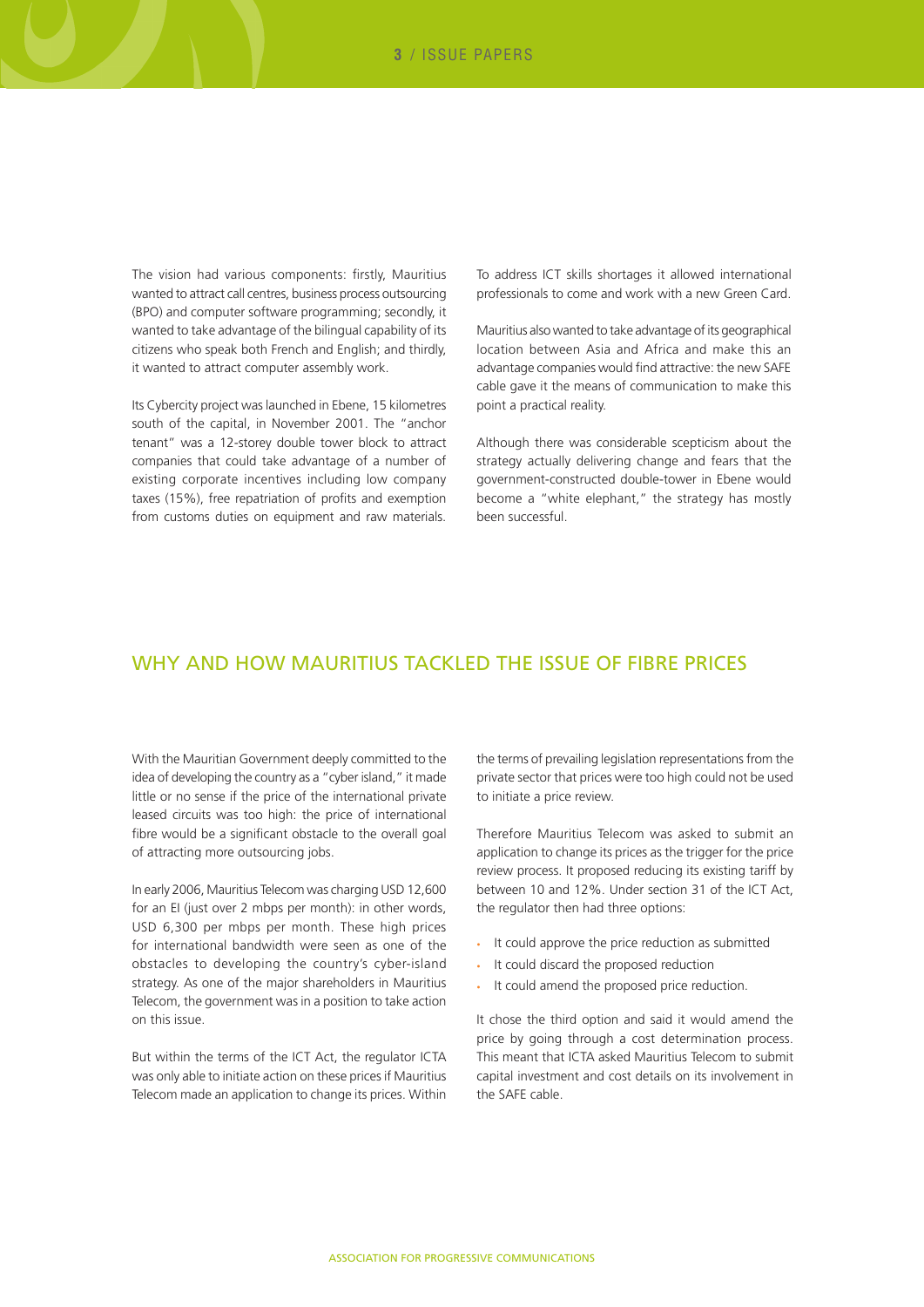Mauritius Telecom was given spreadsheets with cost headings covering the following:

- Investment (a 10% rate of return on investment was indicated by ICTA)
- The number of MIU kilometres assigned to the carrier
- Cost for its MIU kilometres
- The distance between Mauritius and an agreed telehouse in Paris.

After a certain amount of discussion over what figures could be made available, the spreadsheet was eventually filled in. During the process of the price review, Mauritius Telecom challenged the 10% rate of return on investment and expressed a desire to take the matter to Tribunal for appeal. However, during the period when the appeals Tribunal would be making its judgement, Mauritius Telecom would have had to abide by the initial price determination.

In the event, the price determination gave an overall reduction of approximately 25%. The new price for an E1 was USD 7,900 and there was a five tier volume discount with a 25% discount on the E1 price for over ten E1s and above. The latter was only likely to be of relevance to two to three customers on the island. The highest level of discount represented a 47% decrease on the original price (see full determination in appendix A):

France Telecom chose not to challenge the rate of return on investment specified by the regulator. Mauritius Telecom made a further 20% cut on these rates in November 2007.

Mauritius Telecom has issued a paper giving its response to accusations of over-charging and this is worth quoting at some length to give an insight into their position. It points out that the shift from satellite only access for the island to fibre represented a drop in costs:

"The monthly rental of a 2mbps full circuit IPLC link from Mauritius to Paris, for example, was around USD 39,000 on satellite medium in 2001, prior to the entry into operation of the SAFE cable. After the cable was put into service in 2002, this price was reduced to USD 22,000, representing a reduction of 43.5%."

Furthermore it points out that in order to assist the bid to promote the Business Process Outsourcing and call centre sector it took the initiative of installing a POP in Paris in 2003. This allowed it to reduce tariffs to USD 12,300, a further drop of 43%. The determination took this down to USD 7,900 and it further reduced its tariff in September 2007 to USD 6,300.

It went on to make a number of global comparisons some valid and others less so. It states that the cost

| TABLE 1: LOW CAPACITY PRICES FROM THE 2006 ICTA DETERMINATION                                                |                     |                                 |           |                      |
|--------------------------------------------------------------------------------------------------------------|---------------------|---------------------------------|-----------|----------------------|
| <b>CAPACITY</b>                                                                                              | <b>INSTALLATION</b> | <b>MONTHLY COST (USD PER M)</b> |           | <b>MB EOUIVALENT</b> |
|                                                                                                              | 2006                | 2006                            | 2008      | 2006                 |
| 512k                                                                                                         | USD 3,000           | USD 3.400                       | USD 2.700 | USD 6.800            |
| 1024k                                                                                                        | USD 3,800           | USD 5.600                       | USD 4.400 | USD 5,600            |
| 2048k                                                                                                        | USD 3,800           | USD 7.900                       | USD 6,150 | USD 3,950            |
| NB: Installation charges for the capacities shown have fallen considerably to between USD 700 and USD 1,000. |                     |                                 |           |                      |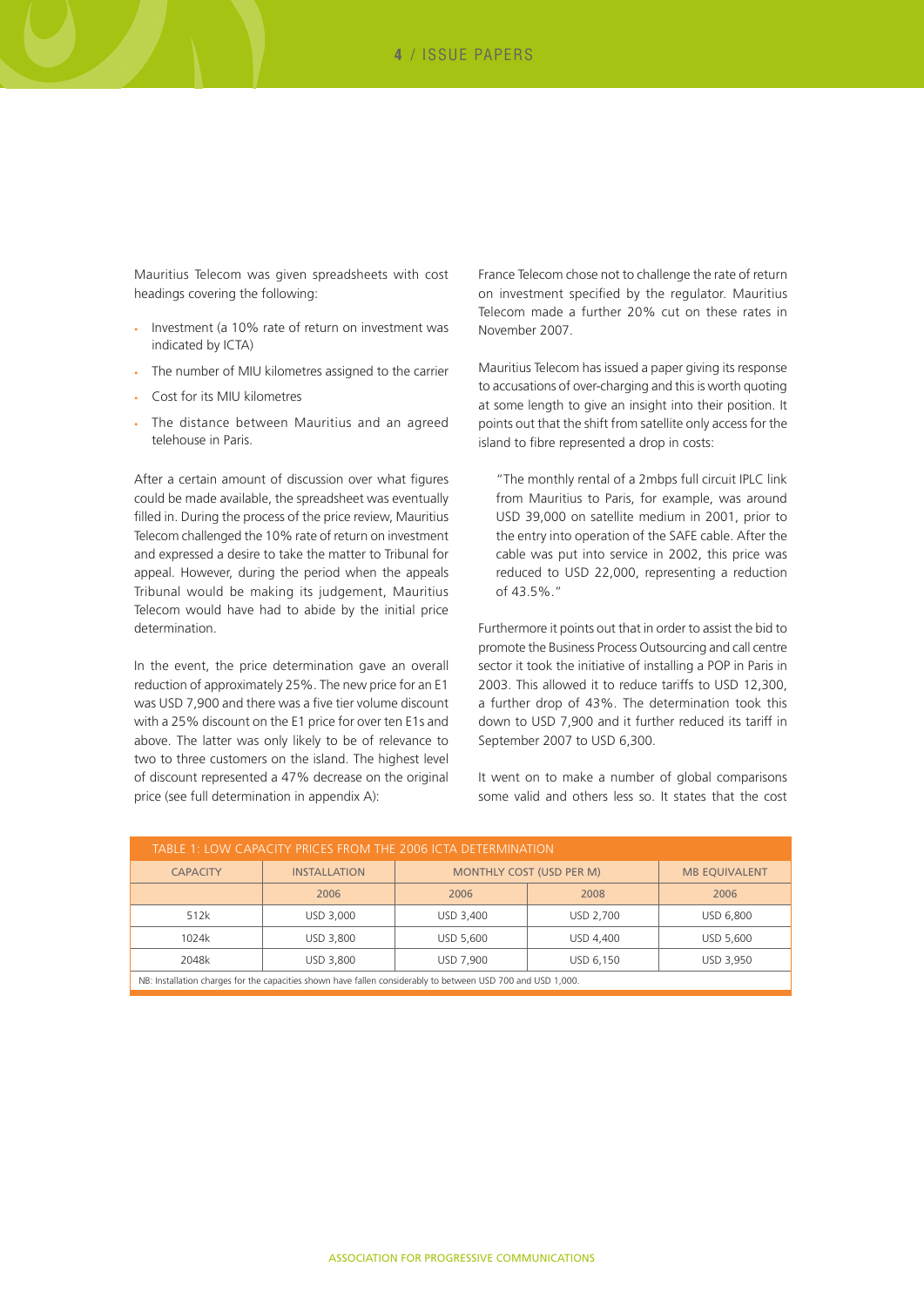of a 2mbps full circuit including backhaul and last mile from Morocco<sup>2</sup> is USD 11,375. Furthermore, it says that its USD 6,300 compares favourably with USD 6,110 from Bangalore to London for backhaul, restoration and last mile. The former is a monopoly provider on its international route and the latter (if distance-based charging has any meaning) is surely much cheaper than the Mauritius Telecom equivalent.

On wider issues of access and competition, the regulator ICTA is believed to have submitted a paper to the Ministry of ICT suggesting five different ways in which these might be improved:

- • To allow other consortium members (particularly international ones) to sell directly to companies within the country
- • To allow local access providers to co-locate their equipment at the Mauritius Telecom-run SAFE landing station
- To unbundled at the level of the landing station itself, allowing other international cable operators who might want to connect to the island to connect at the SAFE landing station
- • To separate the wholesale and retail elements from the landing station using local loop unbundling, in which Mauritius Telecom would allow reselling of its international capacity
- To add to the competition by authorising an alternative backbone operator at the national level and to encourage another international cable operator to connect to the island.

The ministry has received the paper from the regulator but not yet acted upon it.

There are three potential international cable operators that might add a second cable to the island's connectivity: EASSy, Seacom and the NEPAD-sponsored Uhurunet. The latter has largely been overtaken by the existence of the two other cables.

The government has taken the position that a second cable is desirable but that it is not in a position to fund any part of it, leaving the industry to work out how it will meet future demand. The estimated cost of a second cable is put at USD 25 million.

Lower prices have meant that Mauritius Telecom took up its option to upgrade its capacity on the SAFE cable in February 2007 but anticipating future demand, it would still like to add additional capacity. Mauritius Telecom along with Orange Madagascar and their parent company France Telecom say they are investing in a second cable called Lion. It will connect Mauritius to Toamasina (Madagascar) and from there onwards to one of the new east coast cable systems. The companies involved claim that it will be completed by July 2009.

he regulator believes that the impact of a second cable not directly associated with the incumbent would be to lower prices and its existence would provide a paradigm shift in the fundamentals of pricing. A number of operators who said privately that they would prefer an independent second cable would not speak publicly for fear of upsetting their existing relationship with Mauritius Telecom. Inevitably, Mauritius Telecom will match the price offered by others and perhaps anticipating competition it has instituted a loyalty scheme that rewards customers with one month's free rental after 24 and 36 months.

There is also a clear relationship between the cost of international and national bandwidth. If international bandwidth falls into or below the USD 500-1,000 range, then it becomes much more difficult to justify national bandwidth prices that exceed these prices. At present, one provider is getting an E1 from Mauritius Telecom between the capital Port Louis and Rose Hill for USD 2,300 a month. It believes that when it has completed provisioning its own network it will be able to obtain a price that will be 60% or more cheaper.

<sup>2.</sup> Chosen because Mauritius competes for French-speaking BPO/call-centre work with Morocco.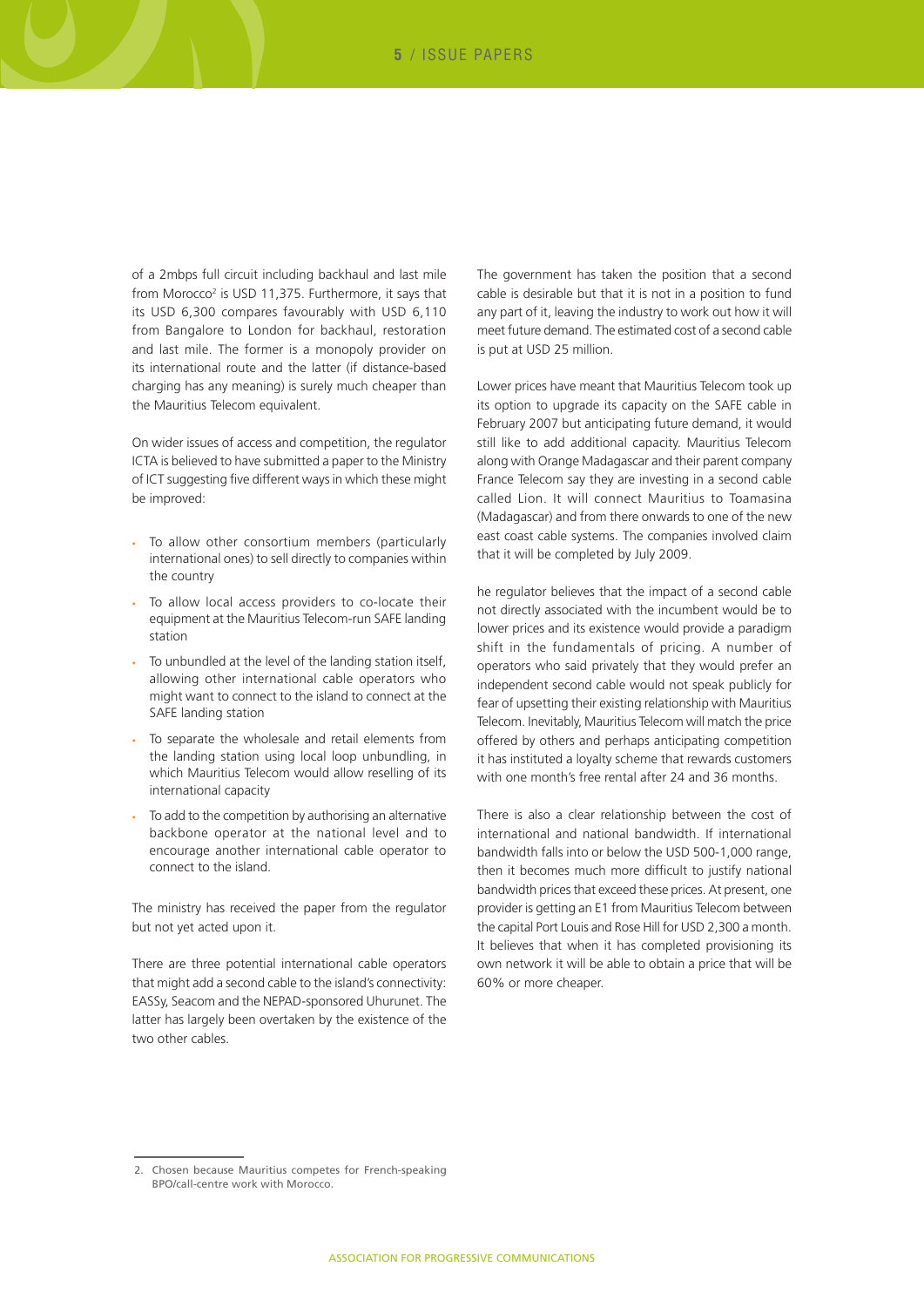## The impact of lower fibre prices

Lower fibre prices have meant increased traffic volumes. Two sets of price reductions – one caused by the regulator's determination and the other made by Mauritius Telecom itself – have since July 2006 almost halved prices from their 2003 levels.

In 2006, Mauritius Telecom was using 440 mbps of  $international$  bandwidth<sup>3</sup> and after the price cuts this figure rose to 1,603 mbps in 2007<sup>4</sup>, over three and a half times as much bandwidth. Mauritius Telecom has begun the switch from a "high price, low volume" strategy to one of "low price, high volume."

In 2003 the call centre/BPO sector on the most optimistic estimates employed around 2,000 people. At that point the more frank would have admitted that the island was struggling to find a foothold in this brave new world and was scrabbling around for low-value telemarketing work.

In 2008, the more pessimistic estimates indicate that this figure has at least doubled in the last five years. It is now attracting a much broader range of work including that of providing the Help Desk function for Orange serving France and several other countries.

Now the ambition as Pratima Sewpal of the Mauritius Board of Investment puts it is for the sector to "move up the value chain."<sup>5</sup> It has now targeted high-end finance work, architectural design and hospitality.

More ambitiously, the next phase involves pitching the island as a place to establish data centres for business continuity and disaster recovery. The one drawback is that with only one optic fibre cable, there is no redundancy if the cable is broken. The Mauritius Board of Investment says it has an investor that would come to the island if that issue were to be overcome.

The other targeted sector is to develop the media and entertainment sectors but this needs more bandwidth for the activities envisaged that include production; animation and games, and production studios.

With the reduction in fibre prices, the cost of connectivity has moved from first to second place for most in the

5. Interview with author, April 2008

call centre/BPO sector. The biggest challenge is the quality and quantity of available human resources, something the government hopes to address through the setting up of the Human Resource Development Council and empowerment programmes that address the unemployed.

According to Francois de Grivel, chair of the Outsourcing and Telecommunications Association of Mauritius (OTAM)6"The number one challenge now is human resources. Local people are bi-lingual in French and English. The market is largely European focused on France, UK and Germany with a small amount of work from the USA, particularly telemarketing. Costs have to be lower than for European companies which generally seem to be between 8 and 12 Euros per hour."

"People work hard but the turnover is quite high, somewhere between 15-35%. It is difficult to retain people. We recruit Higher School Certificate graduates and they are trained on-site in the company but there is still a skills problem."

OTAM is involved in creating an ICT academy with the government to train people. Students would obtain their Higher School Certificate and then come to the academy, where they would be offered vocationally-focused courses. It wants a public-private partnership with the University of Technology of Mauritius that would also offer training to people in Reunion and Madagascar. It would be government-funded but much more oriented to the private sector.

But beyond the challenge of getting enough of the right people, the cost of bandwidth has become the second most important issue. Benchmark countries for BPO/call centres in Mauritius on the French-speaking side are North Africa, Senegal and probably in future Madagascar. On the English-speaking side they are India, China, Kenya and Uganda in future. Interestingly, South Africa is not seen as a competitor because its bandwidth costs are higher. Many in the industry talked about this possible arrival but one of them crystallised widespread scepticism: "I simply don't think it is going ahead<sup>7</sup>."

<sup>3.</sup> Mauritius Telecom Annual Report 2006

<sup>4.</sup> ICTA: Incoming 820 mbps and outgoing 783 mbps

<sup>6.</sup> Interview with author

<sup>7.</sup> Confidential interview with author, April 2008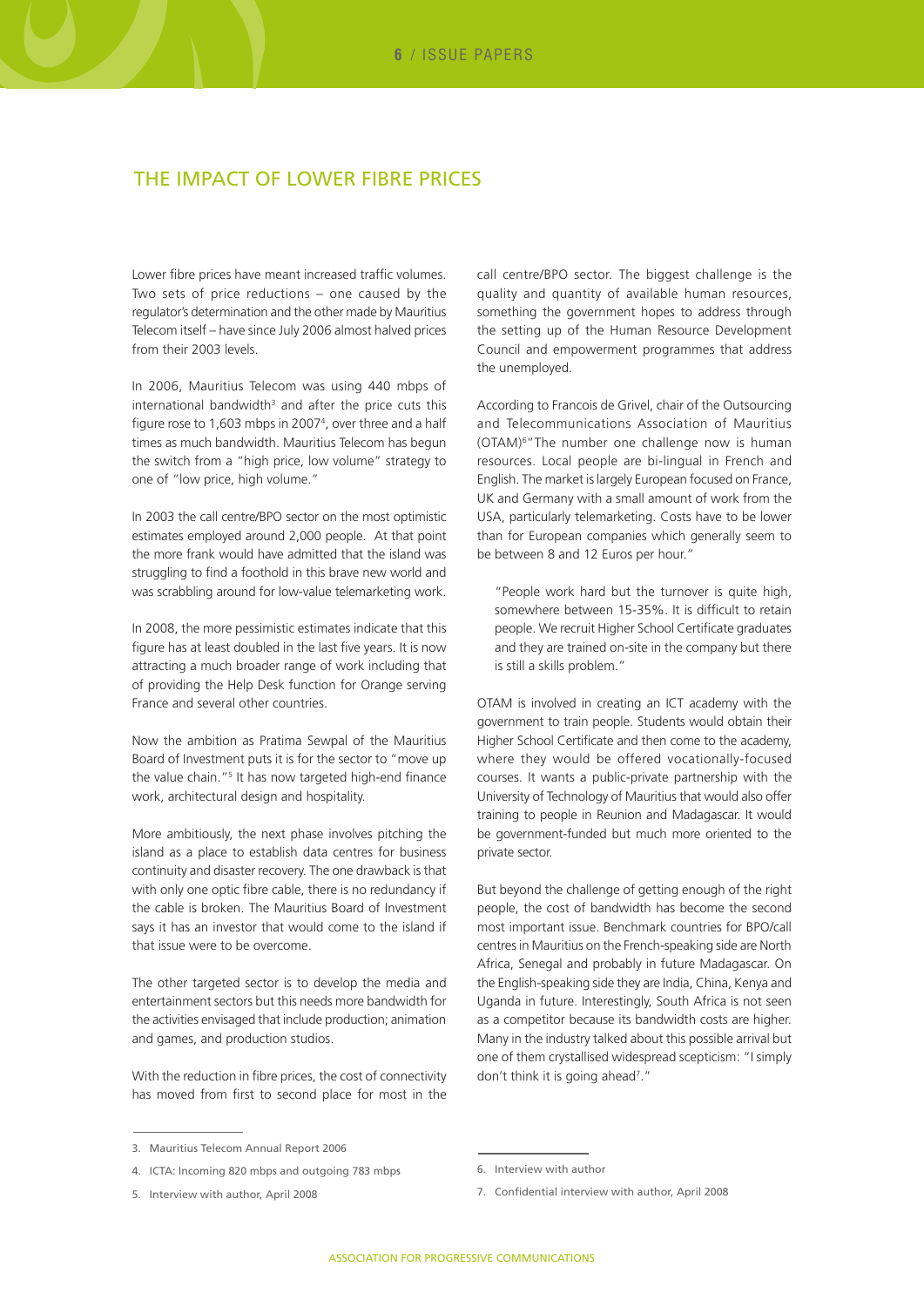According to Grivel: "We are negotiating with the government and Mauritius Telecom to get a better rate (on the fibre). There is also the question of security of communications as there is no redundancy on the route. If there is down-time on the SAFE cable, we have to go to satellite and that is not very satisfactory. There is also the issue of the high intercommunication costs between Mauritius Telecom and private service providers. The latter want lower prices and we are also negotiating on these costs." There have been cable breaks, most notably caused by the Tsunami of 2004.

So why are bandwidth prices not lowered further? "ICTA cannot take decisions independently from the government and there is pressure from the government not to liberalise too quickly. The government is protecting the incumbent. You have to open the market to newcomers and the competition will be very strong." However, Mauritius Telecom has planned another decrease for the end of 2008 and a further decrease in the third quarter of 2009. The latter it believes will double bandwidth demand.

The main complaint beyond price that was voiced both by the telecoms industry and the call centre/BPO sector was that fibre access was sometimes slow and that this factor was acting as a damper on further expansion. The call centre/BPO sector is a major bandwidth customer: for example, one of the larger operations is buying 1.5 mbps for voice and 2 mbps for data.

One of the largest local companies is Rogers Outsourcing which started as Rogers.com in 2001. In 2005 it formed a joint venture with a large insurance company to create Axa Assistance. It covers the full range of services: inbound calls, telemarketing, BPO, IT Help Desk – levels 1 and 2 and does all this in three different languages.

It employs 306 people and is currently recruiting for new business that it has acquired that will take the staff complement up to 400-420. The ambition is to run a company probably not exceeding 500 employees. The human resource pool in Mauritius is too small to support a larger staff and it is possible at this level to be profitable. It offers clients a fully transparent service so that they can see everything that goes on in the company's offices online and they have real time access, again something that requires reliable bandwidth.

In spite of all the success, there is still some way to go. Three years after the Mauritius government launched its first online services, the National Computer Board reckons that a large part of the population remains reluctant to use the online application forms implemented by the administration. The organisation argues that this slow adoption is partly due to the fact that only 24% of the 350,0000 Mauritian households have computers.

#### The current position – low but not low enough?

Although international fibre prices have come down considerably, they clearly still have some more way to fall. With operators buying large volumes in South Africa getting USD 1,300 per mbps per month and the new fibre operators on the East coast of Africa promising prices ranging between USD 500 and 1,000, overall prices will continue to drop.

Price decreases lead to increased demand that will probably keep ahead of the losses caused by price reductions. For example, operator Emtel currently takes 8 mbps from Mauritus Telecom but expects its capacity requirement to more than triple over the next three years. The call centre/ BPO operators spoken to talked about doubling their requirements if cheaper bandwidth was available.

Whilst it is difficult to draw direct causal links between the lowering of prices and the island's increasing success at attracting outsourcing business, there is undoubtedly some connection. Both of the towers of Cybercity in Ebene are now full and overall employment has doubled.

And whilst arguably, Mauritius is different from other countries in Africa for reasons of distance and geography it cannot be immune to wider price shifts. This reality is already acknowledged by Mauritius Telecom's two planned reductions in these bandwidth costs. The only question is whether after those reductions, the prices will help Mauritius to remain competitive in the changing global economy.

#### Bibliography

Mauritius Telecom, Annual Reports 2005 and 2006. Mauritius Board of Investment, Annual Report 2006-2007.